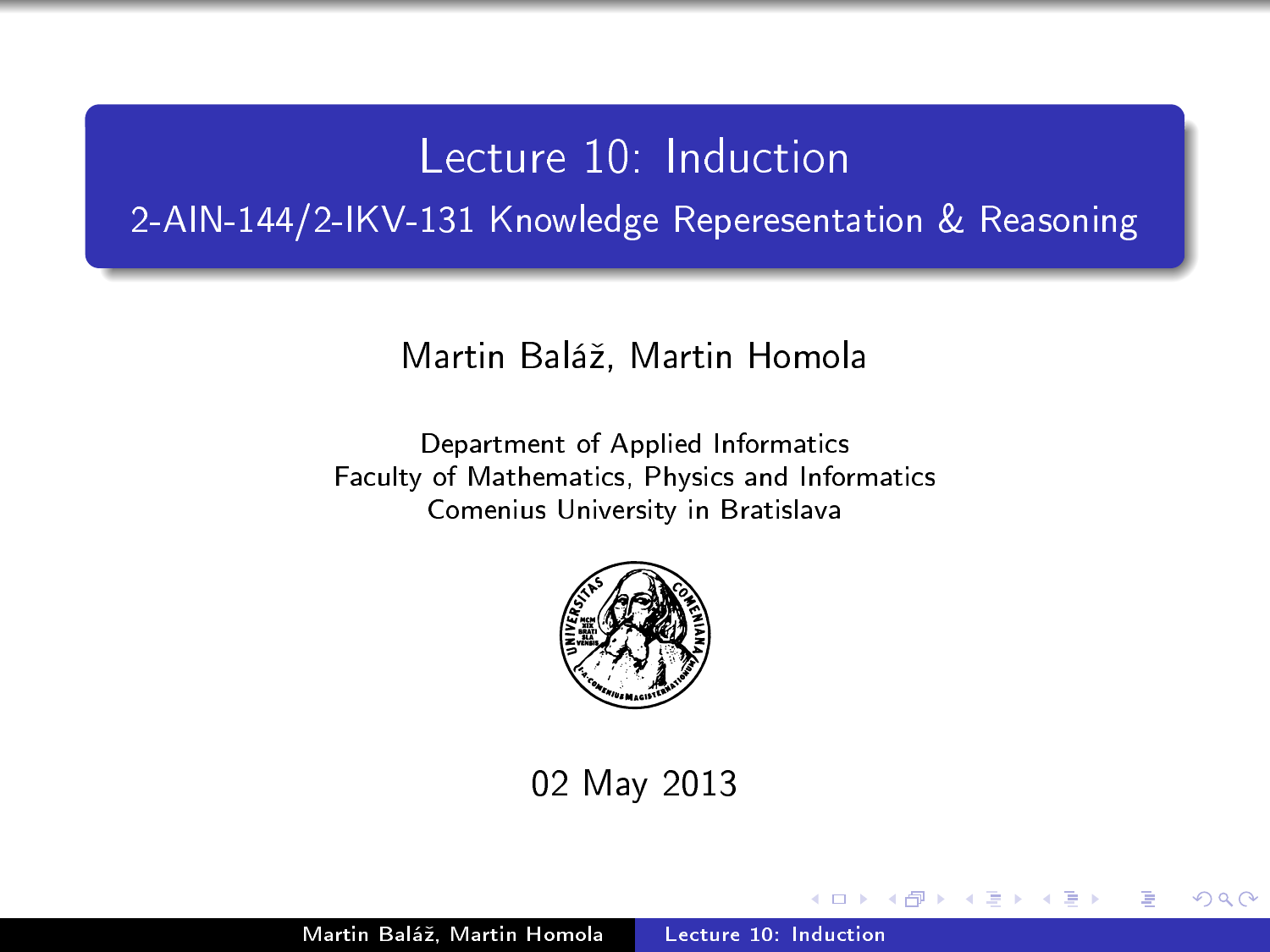#### Definition (Induction)

Let  $\Gamma$  and  $\Delta = \Delta^+ \uplus \Delta^-$  be KBs (sets of formulae) in some language  $\mathcal{L}$ . A set of formulae  $\Phi$  in  $\mathcal{L}$  is an inductive generalization of ∆ (with background theory Γ) if:

- $\bullet$  Γ $\not\models$  Δ<sup>+</sup>
- $\bullet$   $\Gamma \cup \Delta$  is consistent
- $\bullet$   $\Gamma \cup \Phi \models \Delta^+$
- Γ ∪ Φ ∪ ∆<sup>−</sup> is consistent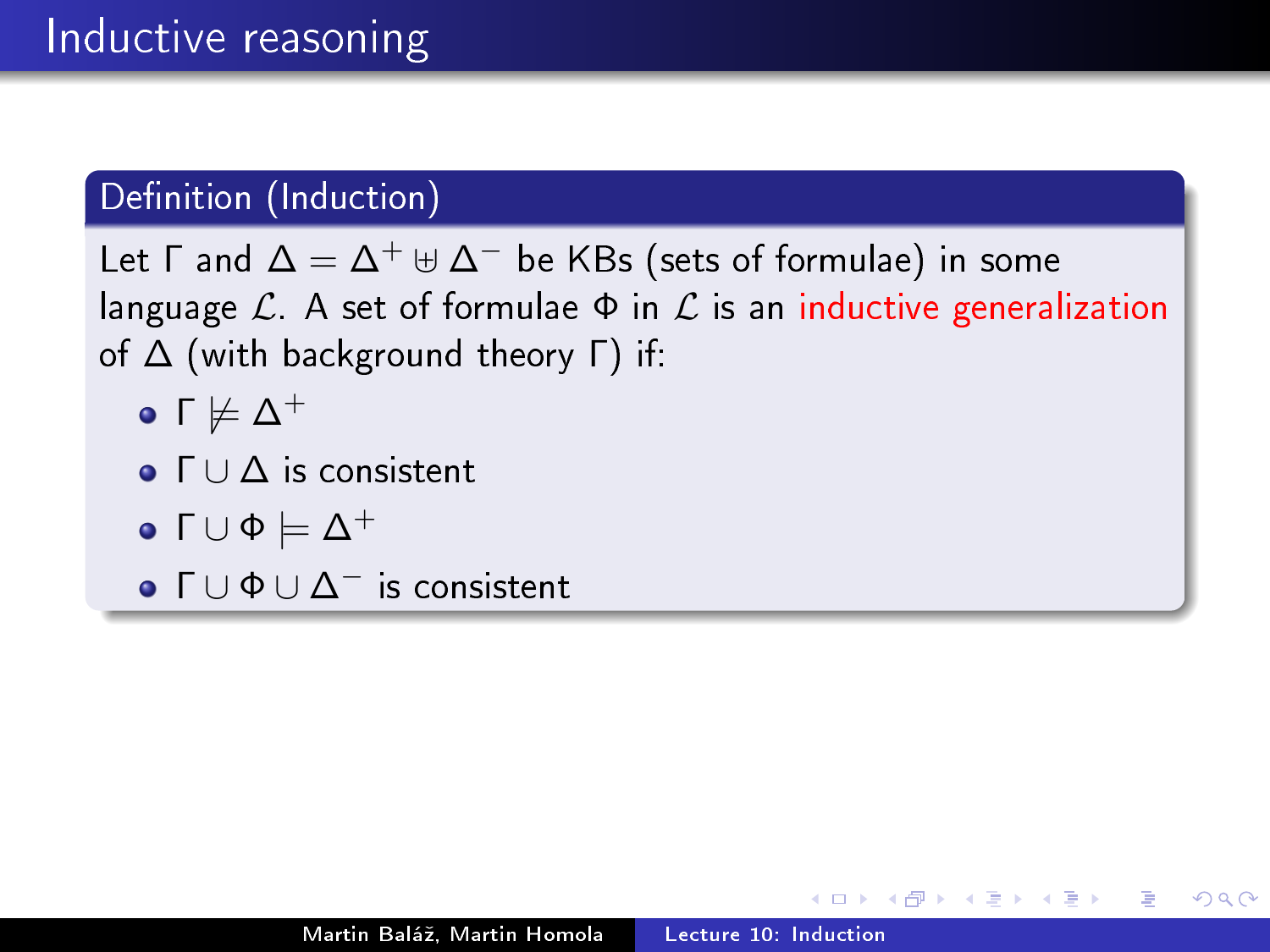# Definition (Induction)

Let  $\Gamma$  and  $\Delta = \Delta^+ \uplus \Delta^-$  be KBs (sets of formulae) in some language  $\mathcal{L}$ . A set of formulae  $\Phi$  in  $\mathcal{L}$  is an inductive generalization of ∆ (with background theory Γ) if:

- $\bullet$  Γ $\not\models$  Δ<sup>+</sup>
- $\bullet$   $\Gamma \cup \Delta$  is consistent
- $\bullet$   $\Gamma \cup \Phi \models \Delta^+$
- $\bullet$   $\Gamma \cup \Phi \cup \Delta^-$  is consistent

The task is to induce a generalization Φ that allows to derive the positive observations  $\Delta^+$  from the background theory. Negative observations must not be derived.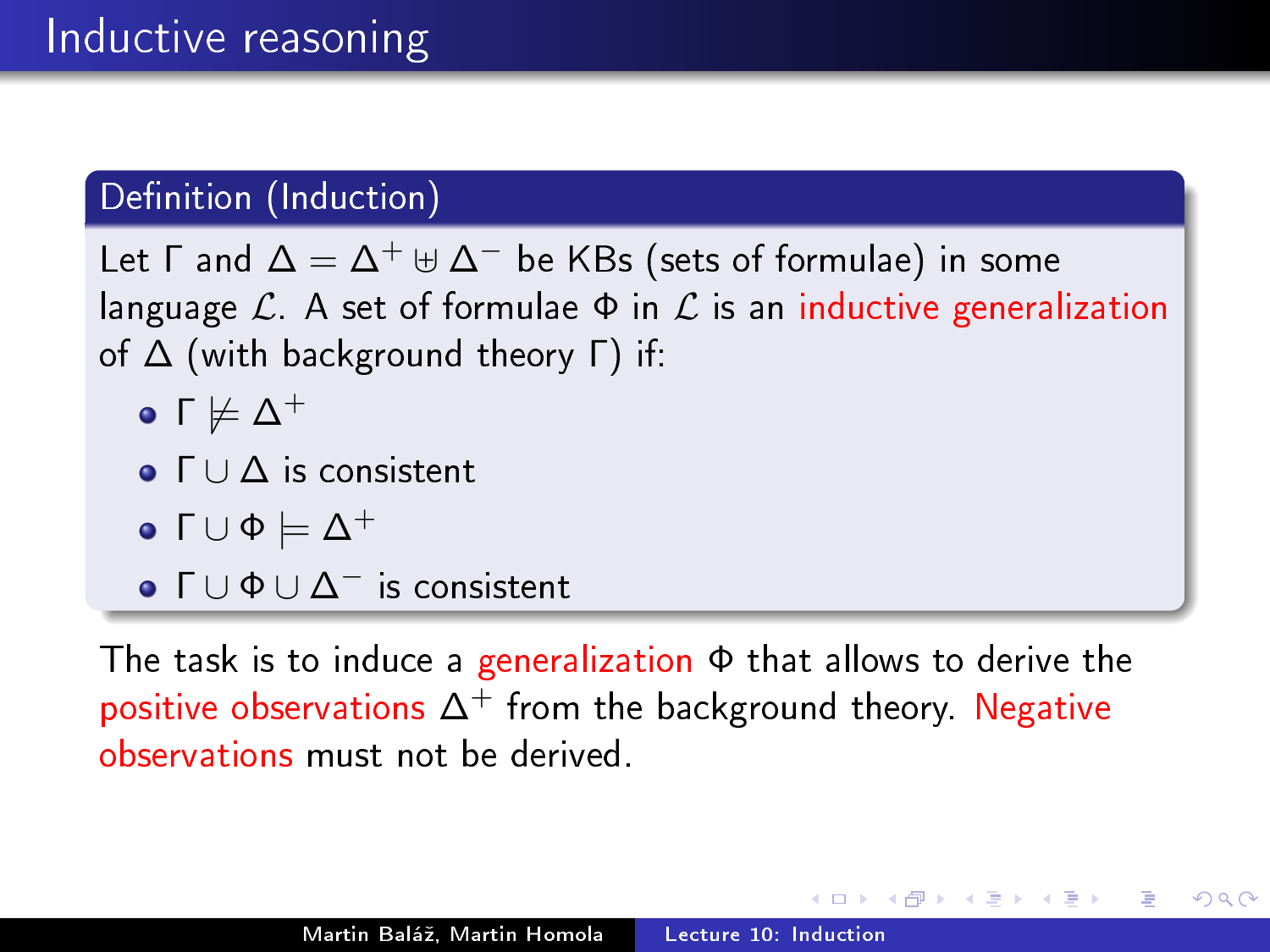### Definition (Induction)

Let  $\Gamma$  and  $\Delta = \Delta^+ \uplus \Delta^-$  be KBs (sets of formulae) in some language  $\mathcal{L}$ . A set of formulae  $\Phi$  in  $\mathcal{L}$  is an inductive generalization of ∆ (with background theory Γ) if:

- $\bullet$  Γ $\not\models$  Δ<sup>+</sup>
- $\bullet$   $\Gamma \cup \Delta$  is consistent
- $\bullet$   $\Gamma \cup \Phi \models \Delta^+$
- $\bullet$   $\Gamma \cup \Phi \cup \Delta^-$  is consistent

The task is to induce a generalization Φ that allows to derive the positive observations  $\Delta^+$  from the background theory. Negative observations must not be derived. Hence Γ ∪ Φ must be consistent with  $\Delta^-$  which contains each negative observation  $\neg \phi$ .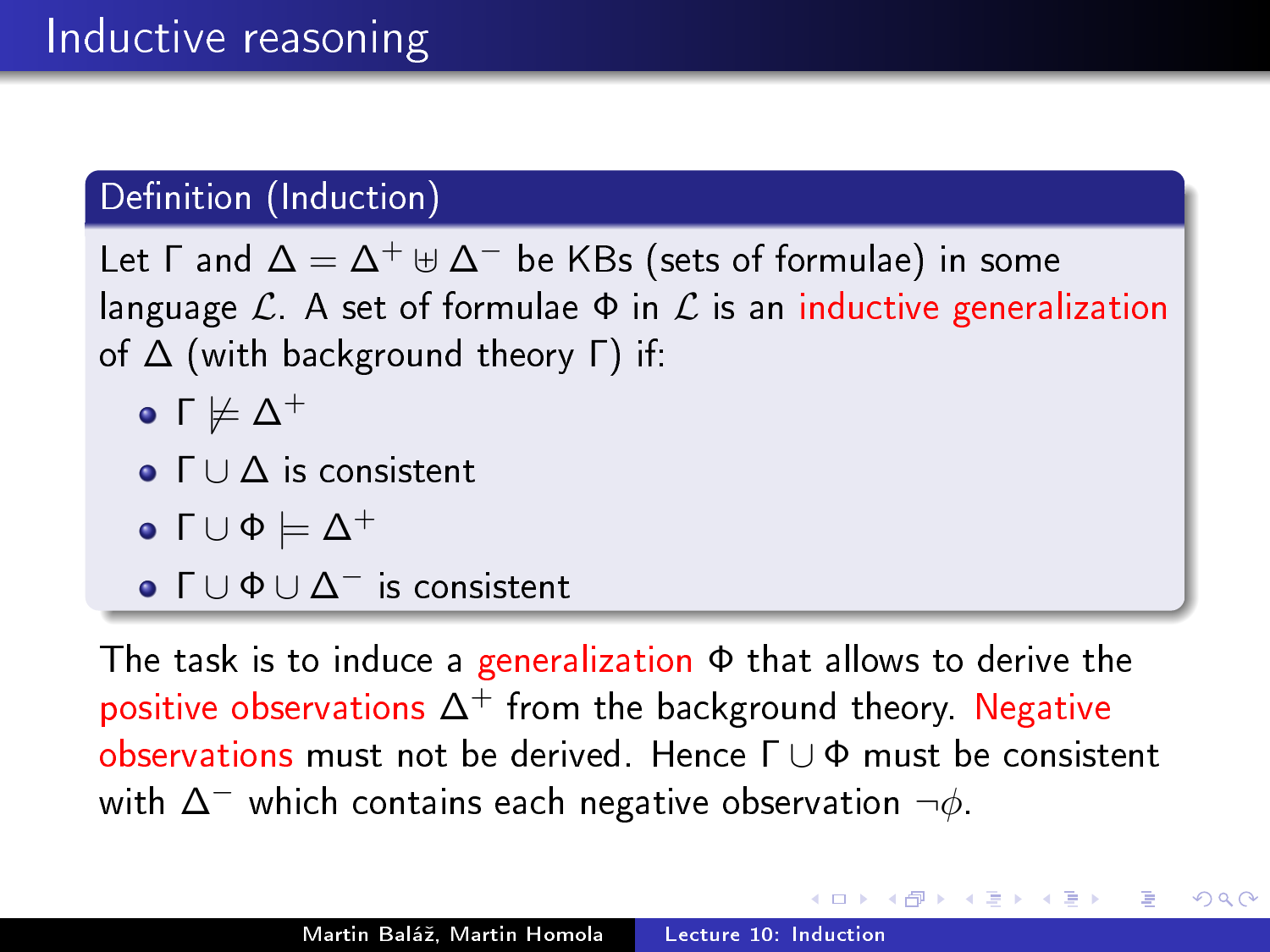Example

 $\Lambda^+ =$ 

reward(card(4,  $\spadesuit$ )) ← reward(card(7, $\spadesuit$ )) ← reward(card(2,  $\clubsuit$ ))  $\leftarrow$ 

 $\Delta^-$  =

 $\neg$ reward(card(5,  $\heartsuit)$ )  $\leftarrow$  $\neg$ reward(card(jack,  $\clubsuit$ ))  $\leftarrow$ 

 $\overline{a}$ 

Þ

∢ 何 ▶ → ヨ ▶ → ヨ ▶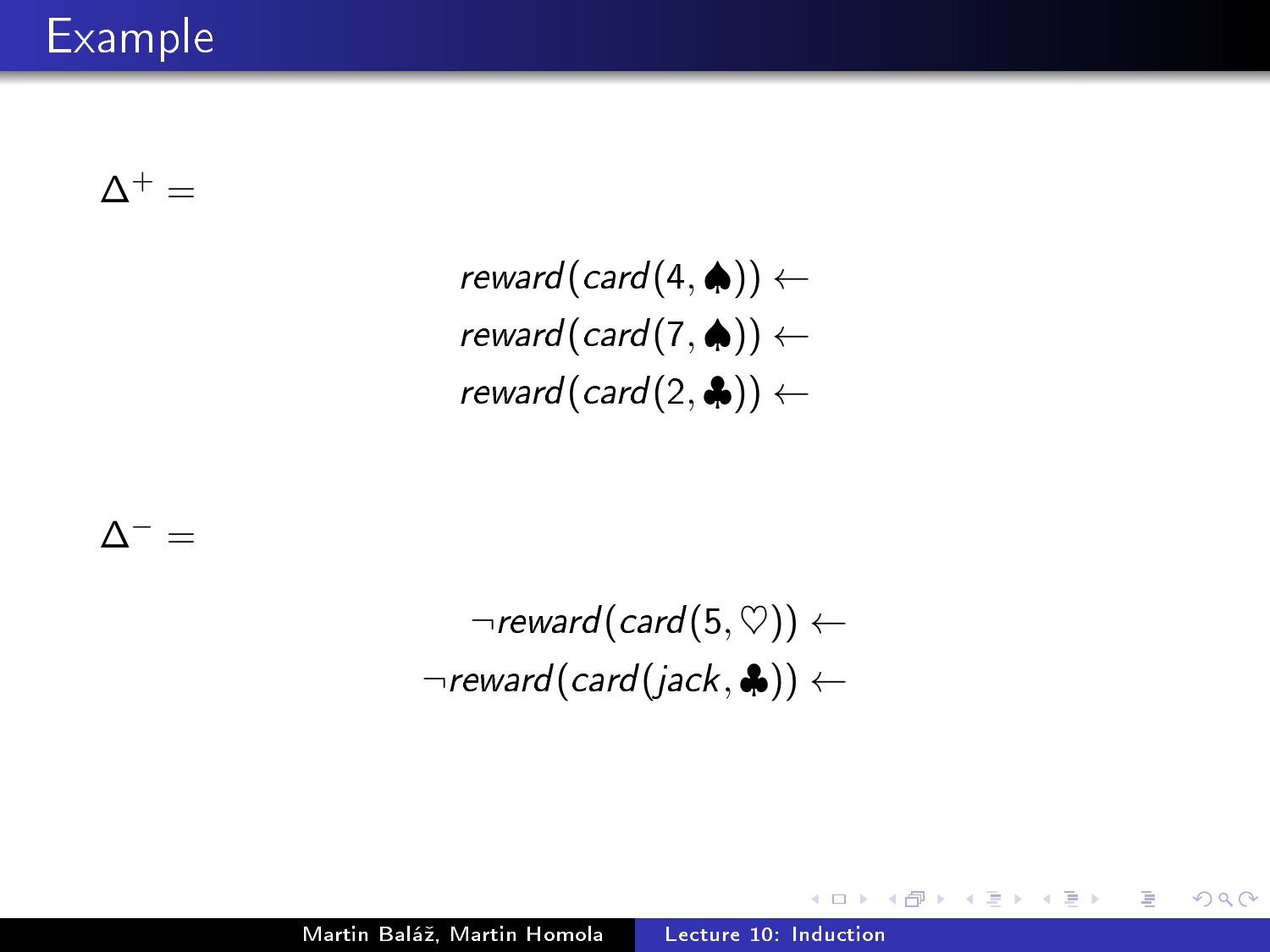# Example (cont.)

 $\Gamma =$ 

$$
num(card(X, Y)) \leftarrow X \le 10
$$
\n
$$
fig(card(X, Y)) \leftarrow X \ge jack
$$
\n
$$
black(card(X, Y)) \leftarrow Y = \text{A} \lor Y = \text{A}
$$
\n
$$
red(card(X, Y)) \leftarrow Y = \text{O} \lor Y = \text{O}
$$
\n
$$
2 < 3 \leftarrow \cdots
$$
\n
$$
king < ace \leftarrow \qquad X < Y, Y < Z
$$
\n
$$
X < Y \leftarrow X < Y \lor X = Y
$$

$$
X \geq Y \leftarrow Y \leq X
$$

メロメ メ部メ メきメ メきメー

目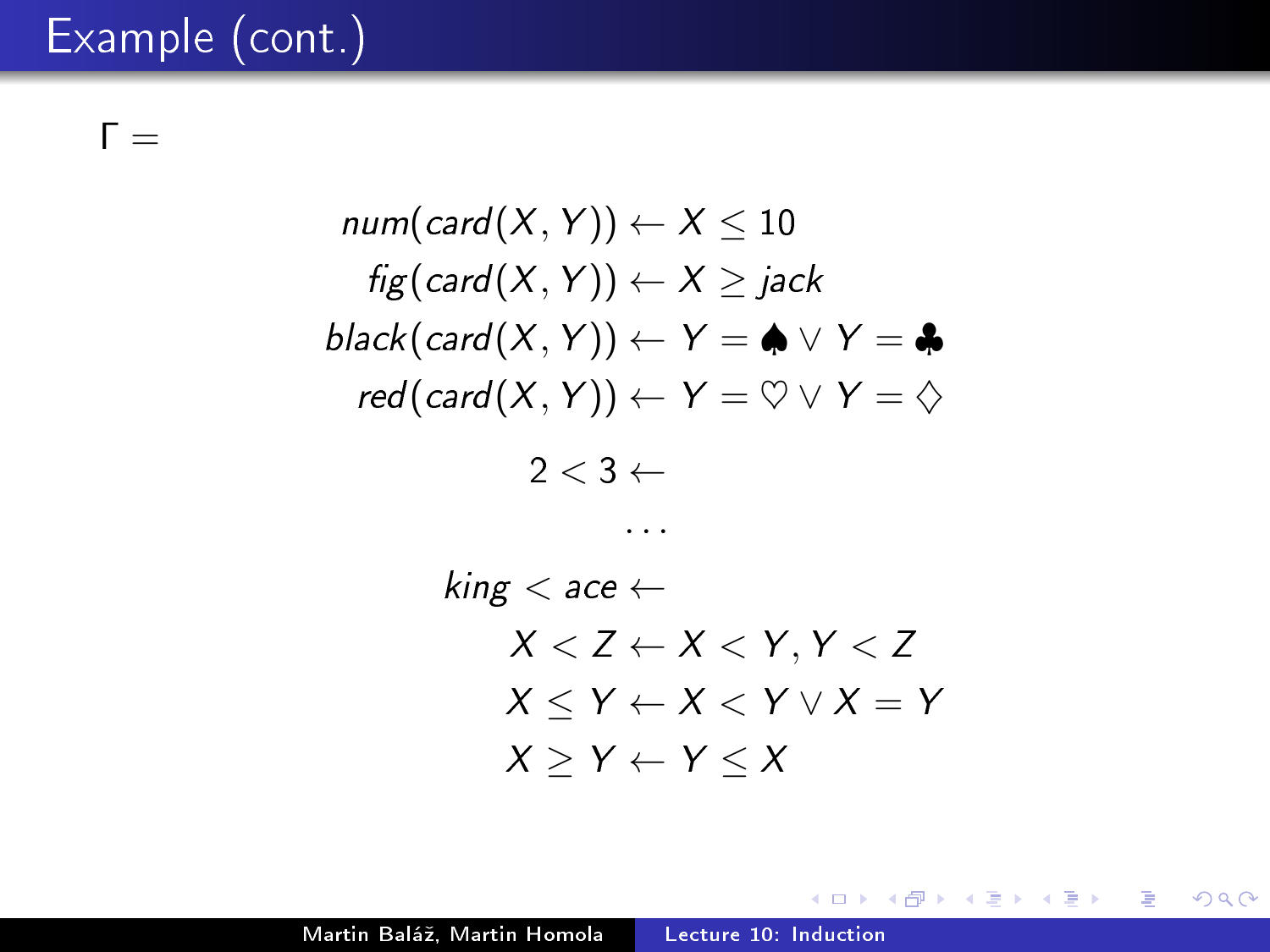Possible generalizations:

 $\Phi_1 =$ 

reward $(X) \leftarrow num(X)$ , black $(X)$ 

 $\Phi_2 =$ 

$$
reward(card(X, Y)) \leftarrow (X = 4, Y = \spadesuit) \vee (X = 7, Y = \spadesuit)
$$
  
 
$$
\vee (X = 2, Y = \clubsuit)
$$

 $\Phi_3 =$ 

reward(card(X, Y)) ←  $(X \neq 5 \vee Y \neq \heartsuit) \wedge (X \neq \text{jack } \vee Y \neq \clubsuit)$ 

イタメ イヨメ イヨメー

 $\equiv$ 

 $2990$ 

(And many others. . . )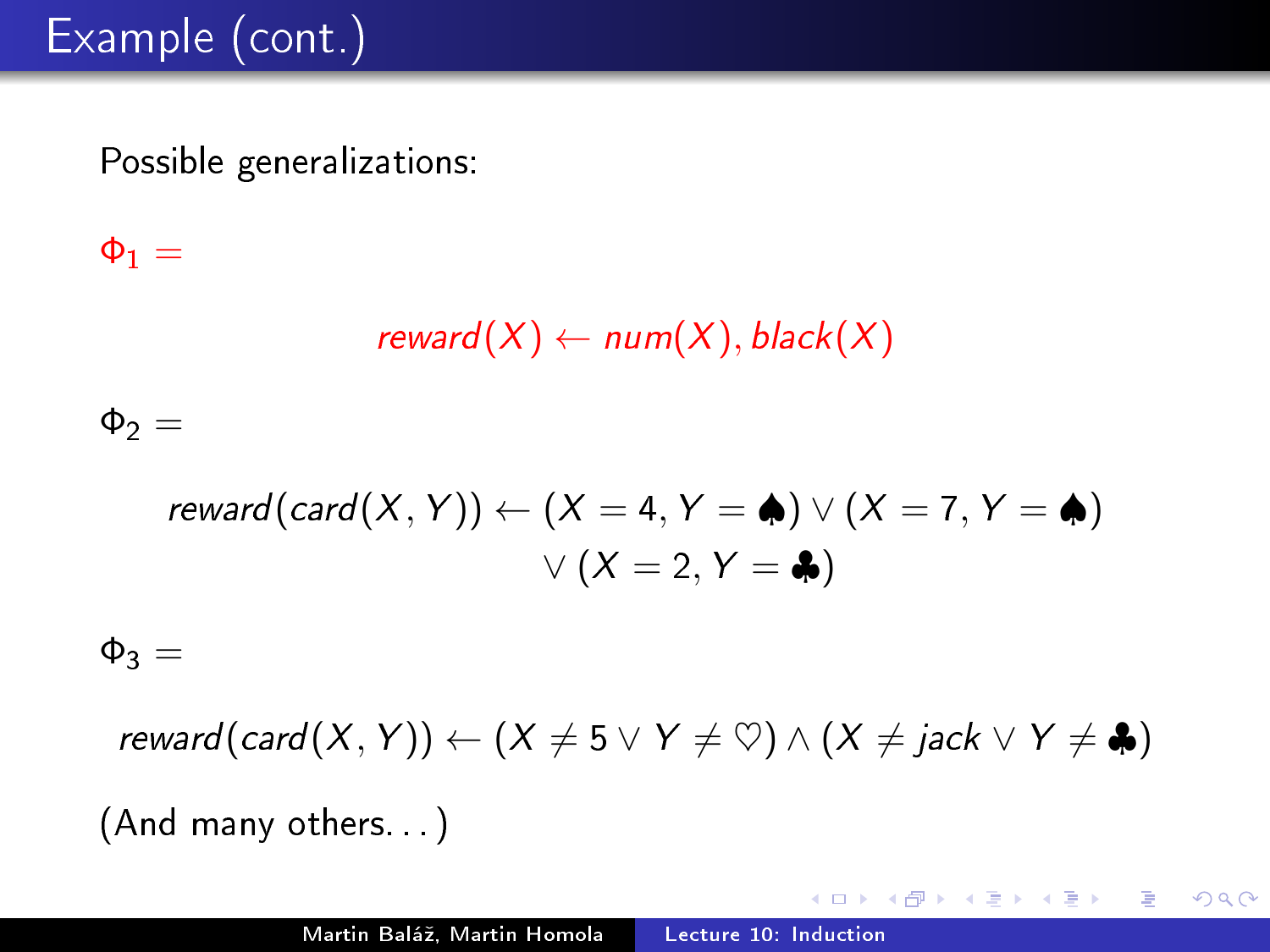# Generic Algorithm

- Often large number of generalizations can be found, not all are optimal
- Generic inductive algorithm searches through the space of possible generalizations and stops when an optimal one is found
- The problem is to define which generalizations are optimal
- Out of all reasonable generalizations we prefer those which are least-general
- Too general  $(\Phi_2)$  but also unreasonably specific  $(\Phi_3)$ generalizations are not good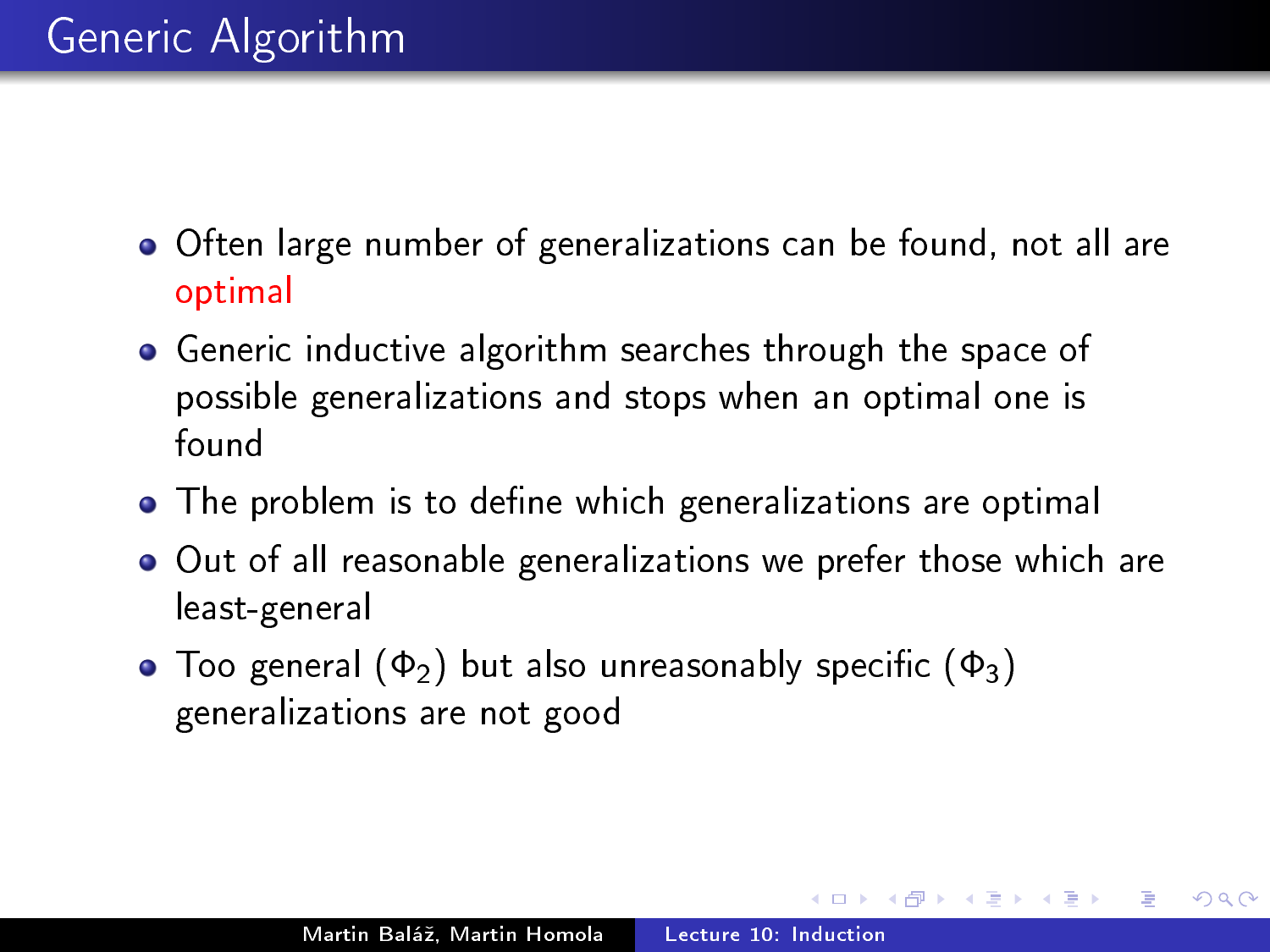# $\overline{\mathsf{Definition}}$  ( $\theta$ -subsumption)

Given two clauses (sets of literals)  $c_1$  and  $c_2$  and a subsumption  $\theta$ , we say that  $c_1$   $\theta$ -subsumes  $c_2$  if  $c_1\theta \subseteq c_2$ .

 $\Omega$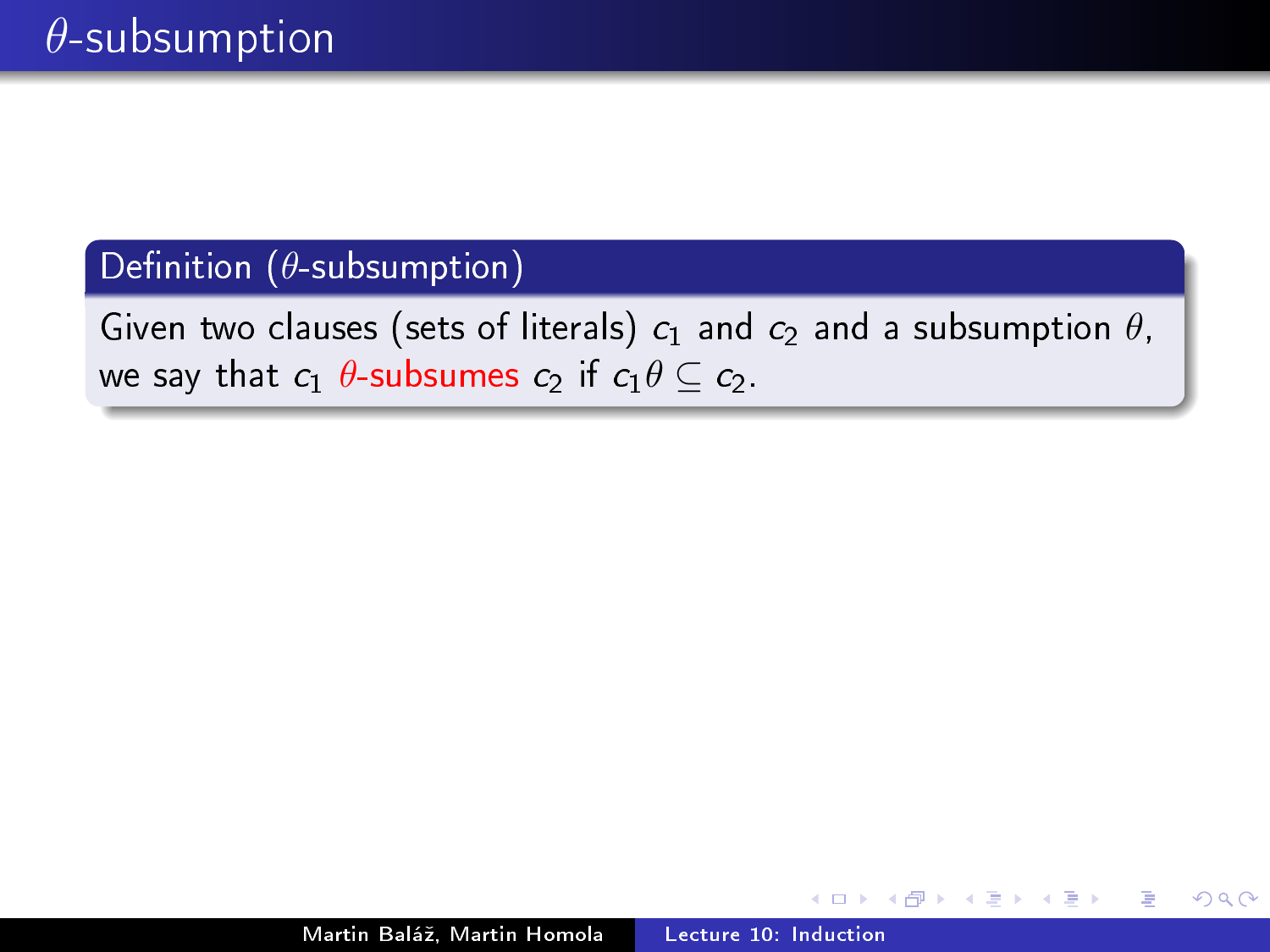# Definition  $(\theta$ -subsumption)

Given two clauses (sets of literals)  $c_1$  and  $c_2$  and a subsumption  $\theta$ , we say that  $c_1$   $\theta$ -subsumes  $c_2$  if  $c_1\theta \subseteq c_2$ .

• We also say that  $c_1$  is induced from  $c_2$  and that it is more general (and contrary  $c_2$  is more specific) of the two clauses. We denote this by  $c_1 \leq c_2$ .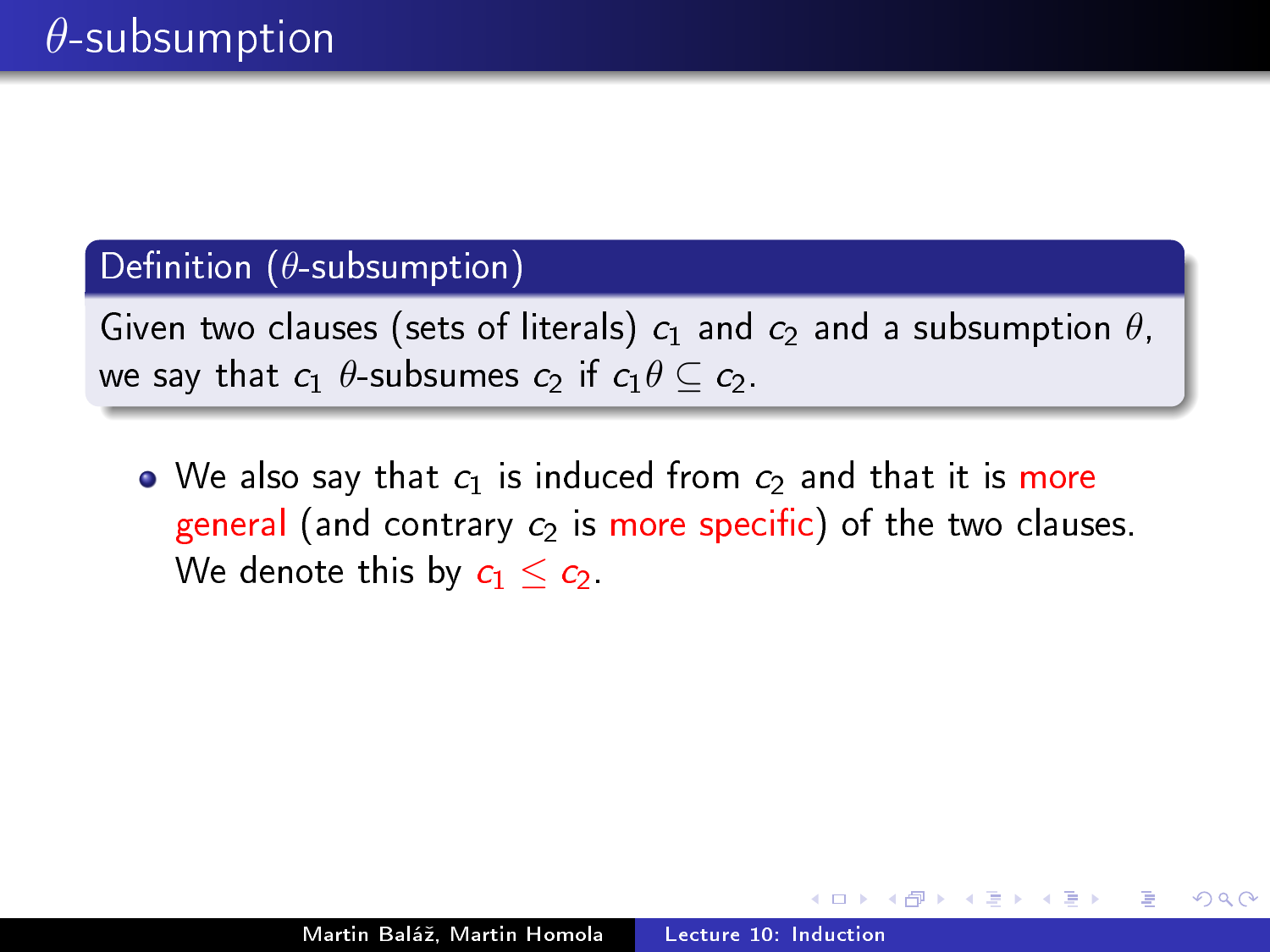# Definition ( $\theta$ -subsumption)

Given two clauses (sets of literals)  $c_1$  and  $c_2$  and a subsumption  $\theta$ , we say that  $c_1$   $\theta$ -subsumes  $c_2$  if  $c_1\theta \subseteq c_2$ .

- $\bullet$  We also say that  $c_1$  is induced from  $c_2$  and that it is more general (and contrary  $c_2$  is more specific) of the two clauses. We denote this by  $c_1 \leq c_2$ .
- $\bullet$   $\theta$ -subsumption allows us to characterize optimal generalizations a least in limited cases.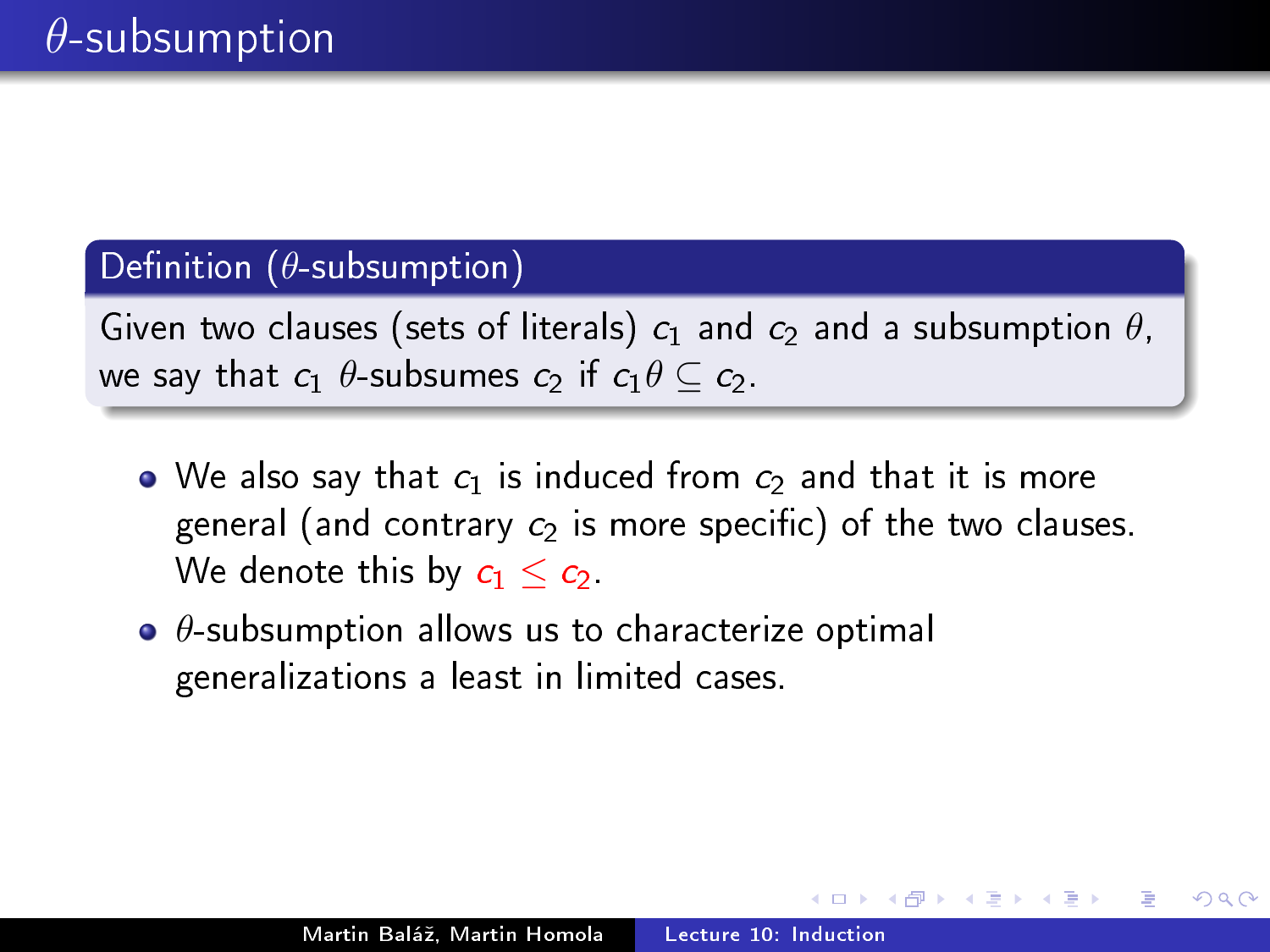# Definition (Generalization)

Given a set of clauses  $C$ , a clause c is a generalization of  $C$  if  $c \leq e$  for all  $e \in C$ .

# Definition (Weakest Generalization)

Given a set of clauses C, a clause c is weakest generalization of C if  $e \leq c$  for all other generalizations e of C.

つへい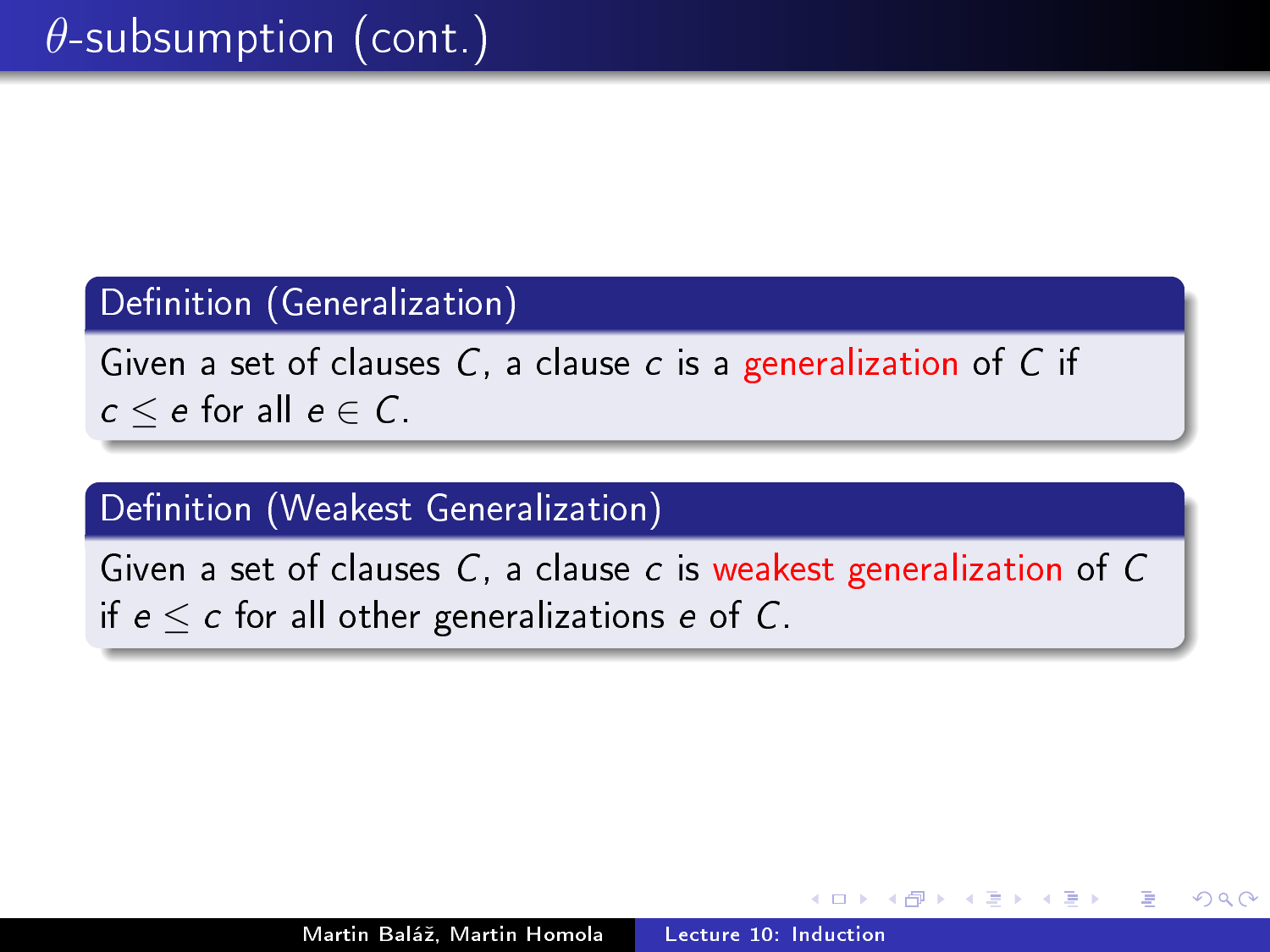Some auxiliary definitions:

#### Definition (Comparable literals)

Two literals  $L_1$ ,  $L_2$  are comparable if they use the same predicate, they are of the same arity, and polarity. That is, if  $L_1 = P(u_1, \ldots, u_n)$  and  $L_2 = P(v_1, \ldots, v_n)$  where P is possibly negated.

#### Definition (Co-occurring terms)

A pair of terms  $t_1, t_2$  is co-occurring in comparable literals  $L_1 = P(u_1, \ldots, u_n)$  and  $L_2 = P(v_1, \ldots, v_n)$  if  $t_1 = u_i$  and  $t_2 = v_i$ for for some  $i \in \{1, \ldots, n\}$ .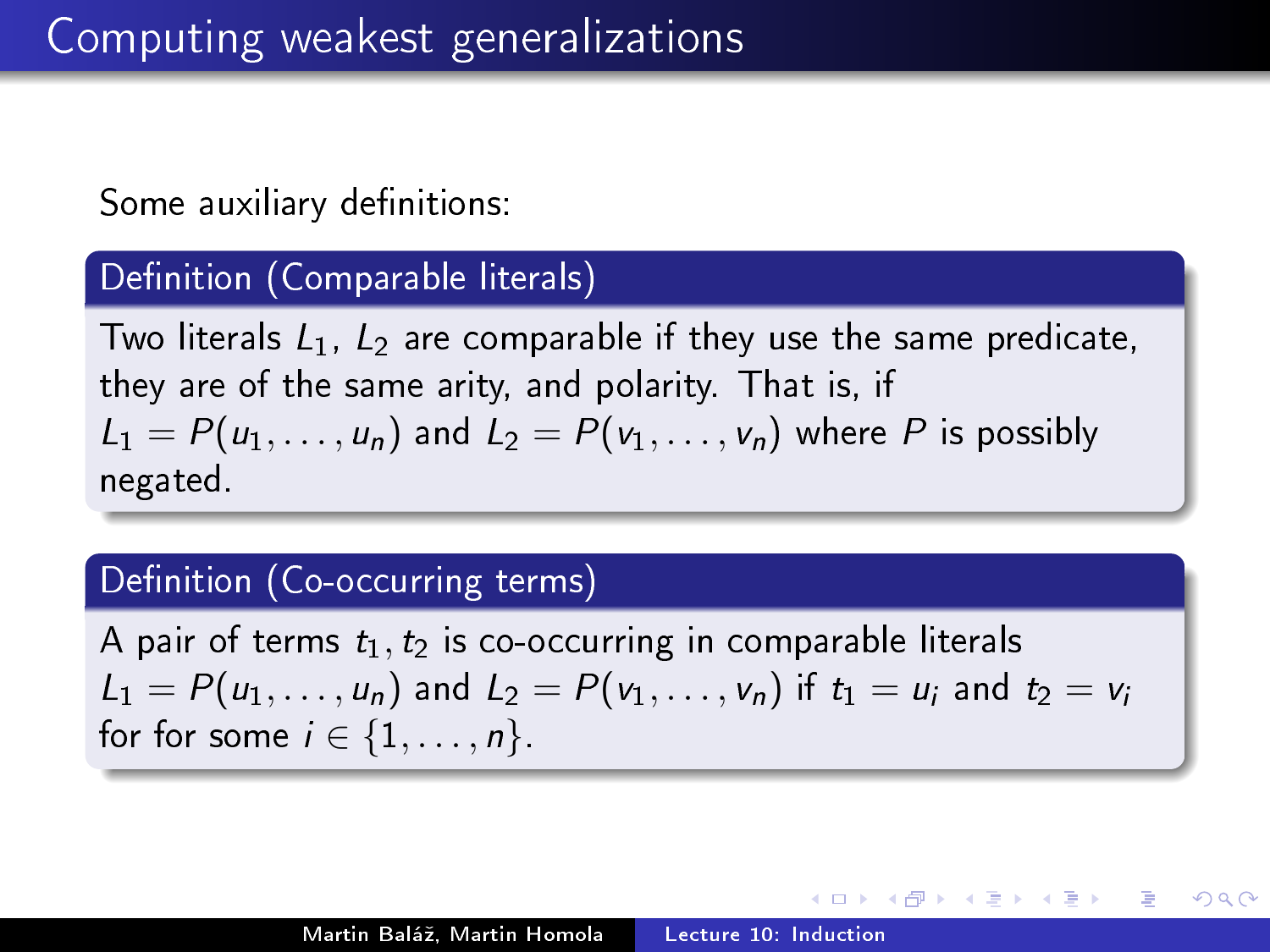Algorithm for weakest generalization of clauses  $c_1$ ,  $c_2$ 

$$
\bullet \ c := \emptyset, \ \theta_i := \emptyset \ \text{for} \ \ i = 1, 2
$$

- **2** for every pair of comparable literals  $L_1$ ,  $L_2$  of  $C_1$  and  $C_2$  do:
	- **O** call literal weakest generalization on  $L_1, L_2, \theta_1, \theta_2$  with result  $L, \theta_1', \theta_2'$ **2**  $\theta_i := \theta'_i$  for  $i = 1, 2$ **3**  $c := c \cup \{L\}$

**3** return c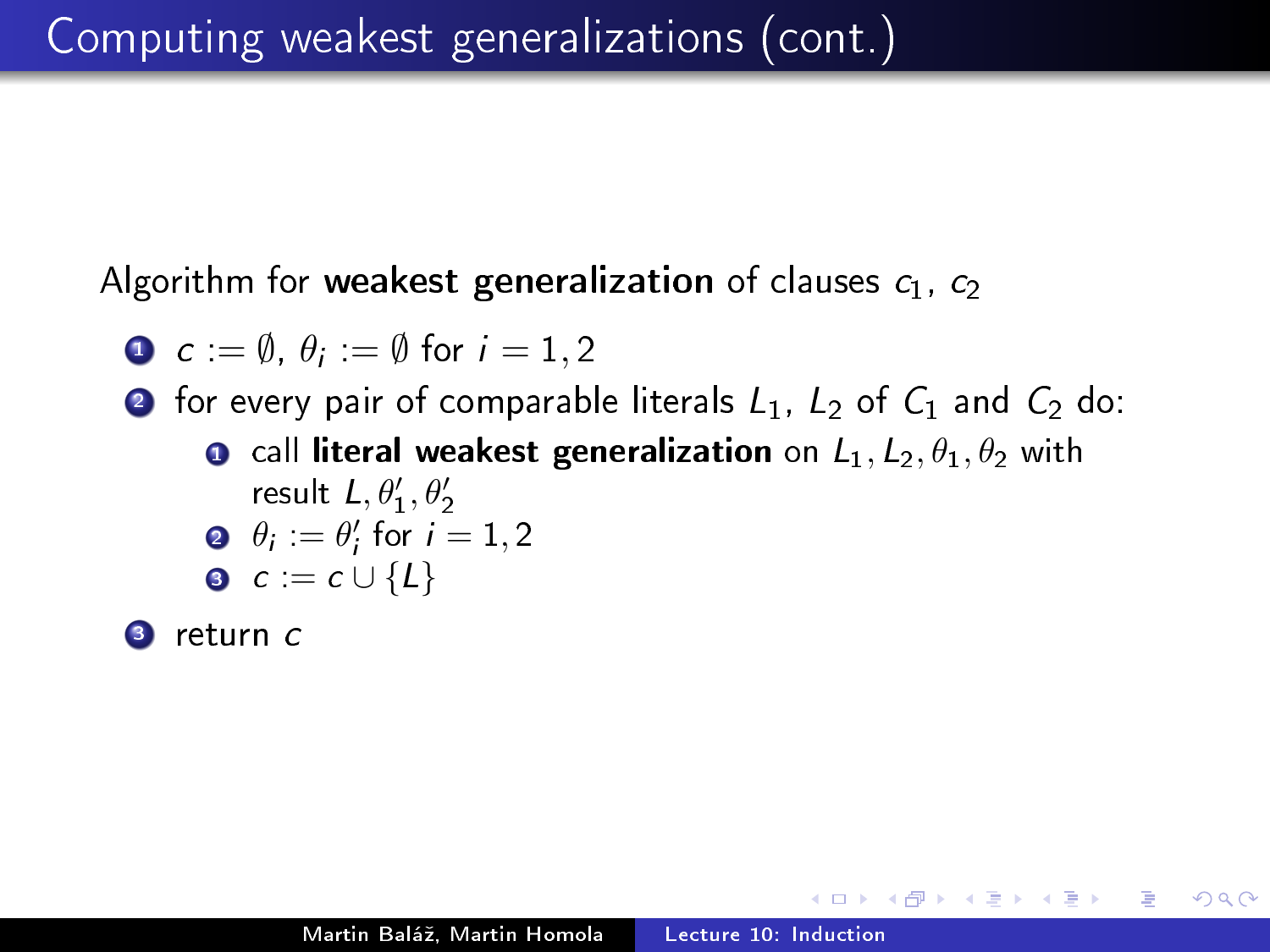Algorithm for literal weakest generalization of comparable literals  $L_1, L_2$  using initial substitutions  $\theta_1, \theta_2$ 

\n- 6 for every pair of terms 
$$
t_1
$$
,  $t_2$  co-occurring in  $L_1$ ,  $L_2$  do:
\n- 7 If  $X/t_1 \in \theta_1$  and  $X/t_2 \in \theta_2$  for some variable  $X$ .
\n

$$
L_i := L_i\{t_i/X\} \text{ for } i=1,2
$$

**2** for every pair of terms  $t_1 \neq t_2$  co-occurring in  $L_1$ ,  $L_2$  do:

• let Y be a new variable w.r.t. 
$$
\theta_1, \theta_2
$$

• 
$$
L_i := L_i\{t_i/Y\}
$$
 for  $i = 1, 2$ 

$$
\bullet \ \theta_i := \theta_i \cup \{Y/t_i\} \text{ for } i = 1, 2
$$

**3** return  $L_1$ ,  $\theta_1$ ,  $\theta_2$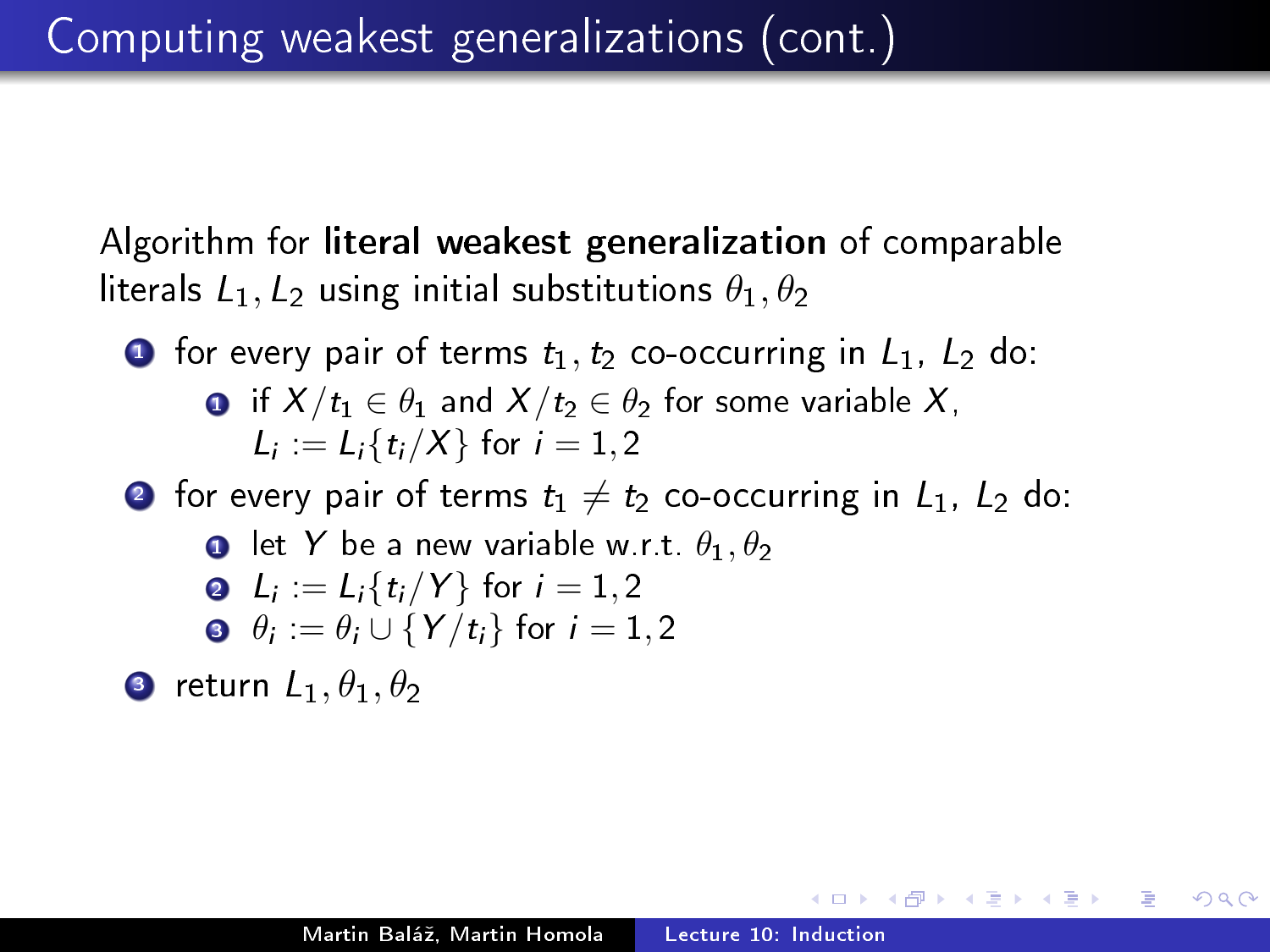Example. . . (Please consult your notes)

∍

 $\rightarrow$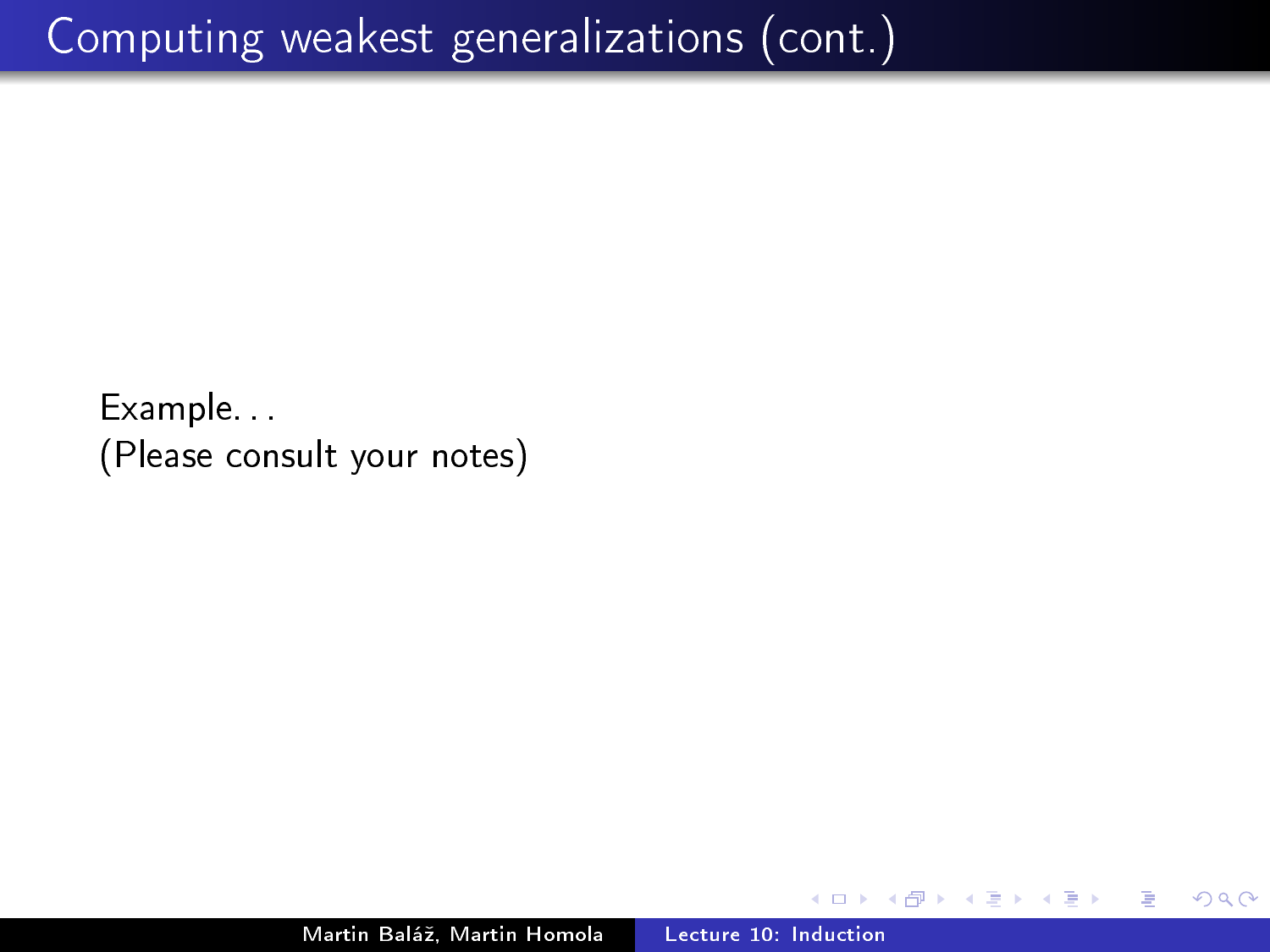The algorithm always produces weakest generalizations which may however contain some redundant literals and can be further reduced:

#### Definition (Equivalent clauses)

Clauses c, d are equivalent (denoted  $c \sim d$ ) if both  $c \leq d$  and  $d < c$ .

#### Definition (Reduced clause)

Clause c is reduced if for every clause e s.t.  $e \subseteq c$  and  $e \sim c$  we have  $e = c$ .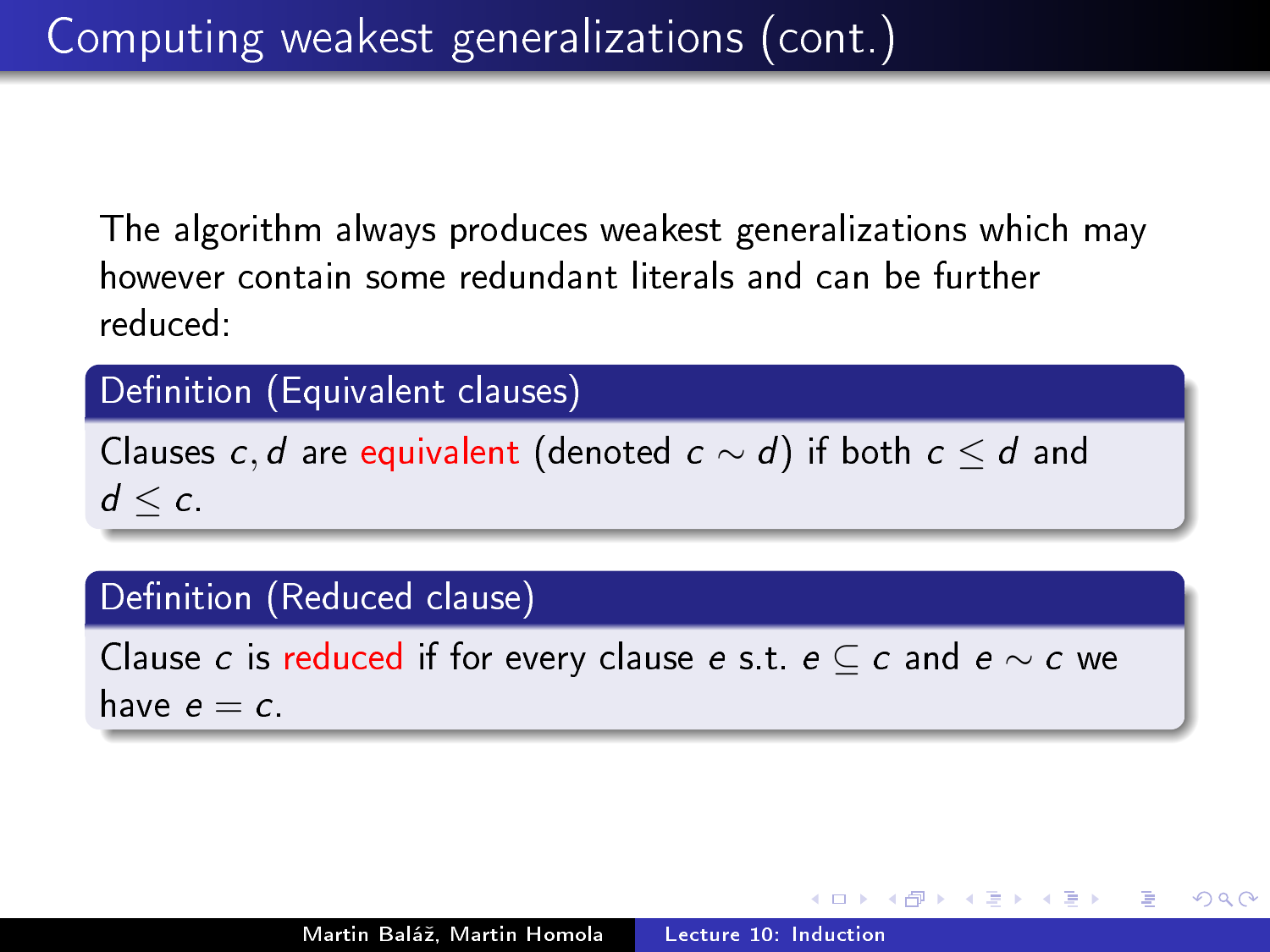Algorithm for reduced clause of clause c

 $\bullet$  while there is  $L \in c$  and a substitution  $\sigma$  s.t.  $c\sigma \subseteq c \setminus L$  do:  $\bullet$  c := c $\sigma$ 

2 return c